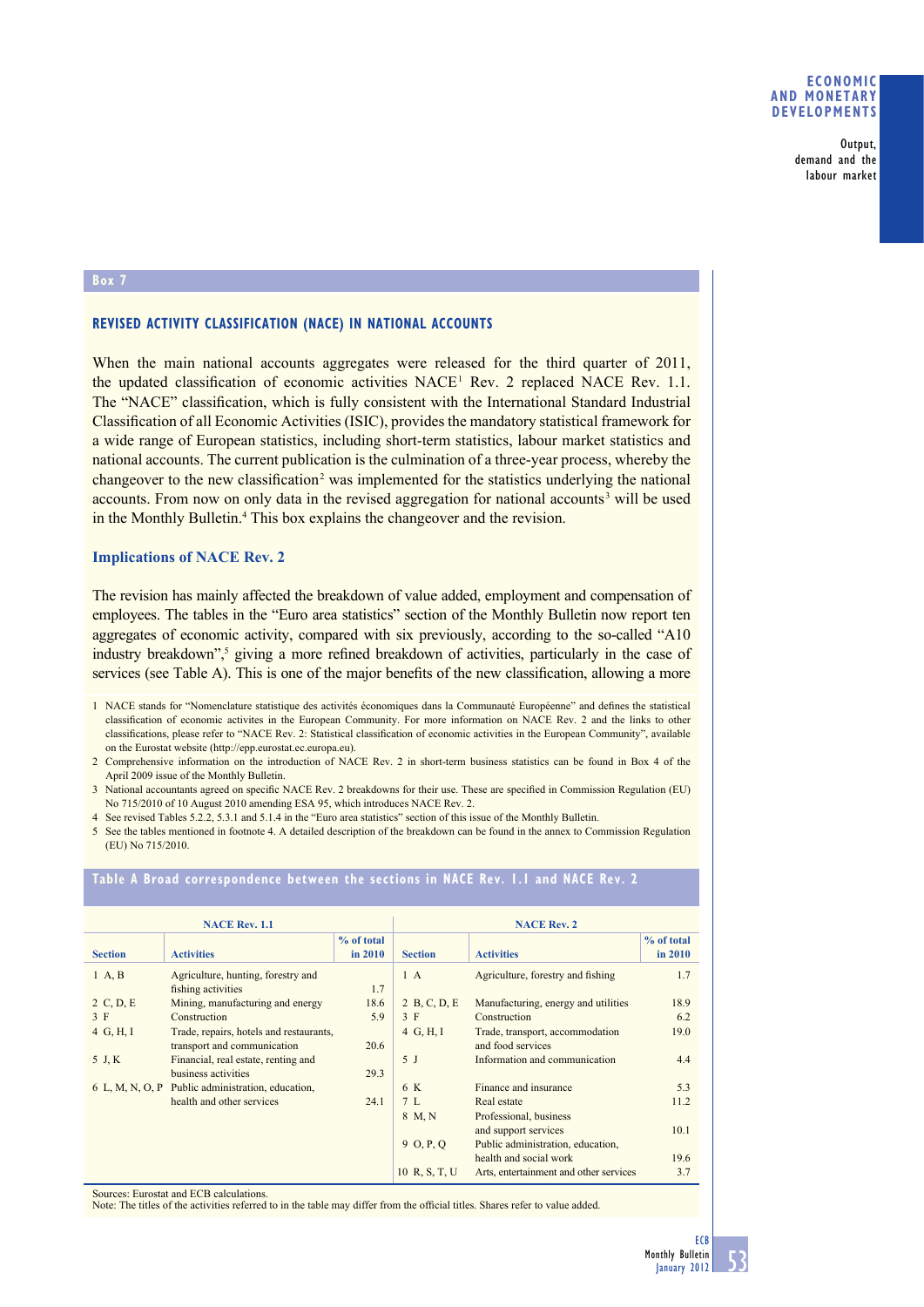detailed analysis of those industries. New individual breakdowns are available for "Information and communication", "Finance and insurance activities" and "Real estate activities", as well as "Professional, scientific and technical activities; administrative and support service activities".

#### **Implementation of NACE Rev. 2**

Eurostat published the euro area main national accounts aggregates, which had been revised in accordance with the NACE Rev. 2 classification, on 6 December 2011 and added more details on 11 January 2012 in its third release of euro area and EU data for the third quarter of 2011. Several countries provided timely data in accordance with the new classification in September 2011, as envisaged by the Regulation. However, others did not, meaning that the European aggregates data were incomplete. The release of the data was therefore postponed. While most euro area countries have now provided the majority of the main aggregates by industry, improvements are still needed with regard to the availability of the compensation of employees breakdown and the more detailed national annual data by industry. The fact that a number of countries have already provided revised long time series from the 1990s or 1980s in NACE Rev. 2, even though only data as of the first quarter of 2000 were legally<sup>6</sup> required by September 2011, is to be welcomed. The changeover to the new activity classification is scheduled to be fully complete in September 2012, when additional data covering periods before 2000 will be made available for all countries, allowing long euro area time series to be compiled.

#### **The impact of the changeover**

In some countries, the changeover was also used as an opportunity to incorporate improved compilation methods and data sources. In Table B, different revision measures are given for

6 See reference in footnote 3.

# **Table B Revisions in quarterly main aggregates after the introduction of NACE Rev. 2**

| (percentage points)                    |                         |                          |                                     |                                                                       |  |  |  |  |
|----------------------------------------|-------------------------|--------------------------|-------------------------------------|-----------------------------------------------------------------------|--|--|--|--|
| <b>Indicator</b>                       | <b>Average revision</b> | <b>Range of revision</b> | <b>Absolute average</b><br>revision | <b>Memo</b> item:<br><b>Absolute average of</b><br>annual change in % |  |  |  |  |
| GDP, chain-linked volume               | 0.02                    | $-0.1$ to $0.1$          | 0.04                                | 0.86                                                                  |  |  |  |  |
| Gross value added, chain-linked volume | 0.02                    | $-0.2$ to $0.1$          | 0.05                                | 0.84                                                                  |  |  |  |  |
| of which:                              |                         |                          |                                     |                                                                       |  |  |  |  |
| industry including construction        | 0.05                    | $-0.6$ to 0.7            | 0.27                                | 1.86                                                                  |  |  |  |  |
| all services                           | $-0.03$                 | $-0.3$ to $0.3$          | 0.14                                | 0.53                                                                  |  |  |  |  |
| Total employment                       | $-0.01$                 | $-0.1$ to $0.1$          | 0.04                                | 0.34                                                                  |  |  |  |  |
| of which:                              |                         |                          |                                     |                                                                       |  |  |  |  |
| industry including construction        | $-0.02$                 | $-0.3$ to 0.2            | 0.10                                | 0.68                                                                  |  |  |  |  |
| all services                           | $-0.04$                 | $-0.1$ to $0.1$          | 0.05                                | 0.26                                                                  |  |  |  |  |
| Total hours worked                     | $-0.08$                 | $-0.4$ to 0.2            | 0.17                                | 0.70                                                                  |  |  |  |  |
| of which:                              |                         |                          |                                     |                                                                       |  |  |  |  |
| industry including construction        | $-0.12$                 | $-0.7$ to 0.6            | 0.27                                | 1.35                                                                  |  |  |  |  |
| all services                           | $-0.09$                 | $-0.5$ to 0.3            | 0.19                                | 0.51                                                                  |  |  |  |  |
| Compensation of employees              | $-0.04$                 | $-0.2$ to $0.1$          | 0.05                                | 0.56                                                                  |  |  |  |  |
| of which:                              |                         |                          |                                     |                                                                       |  |  |  |  |
| industry including construction        | 0.10                    | $-0.2$ to 0.7            | 0.16                                | 1.20                                                                  |  |  |  |  |
| all services                           | $-0.08$                 | $-0.2$ to $0.1$          | 0.09                                | 0.52                                                                  |  |  |  |  |

Sources: Eurostat and ECB calculations.

Note: Revision in annual changes of seasonally and working day-adjusted data from Q1 2006 up to Q2 2011.